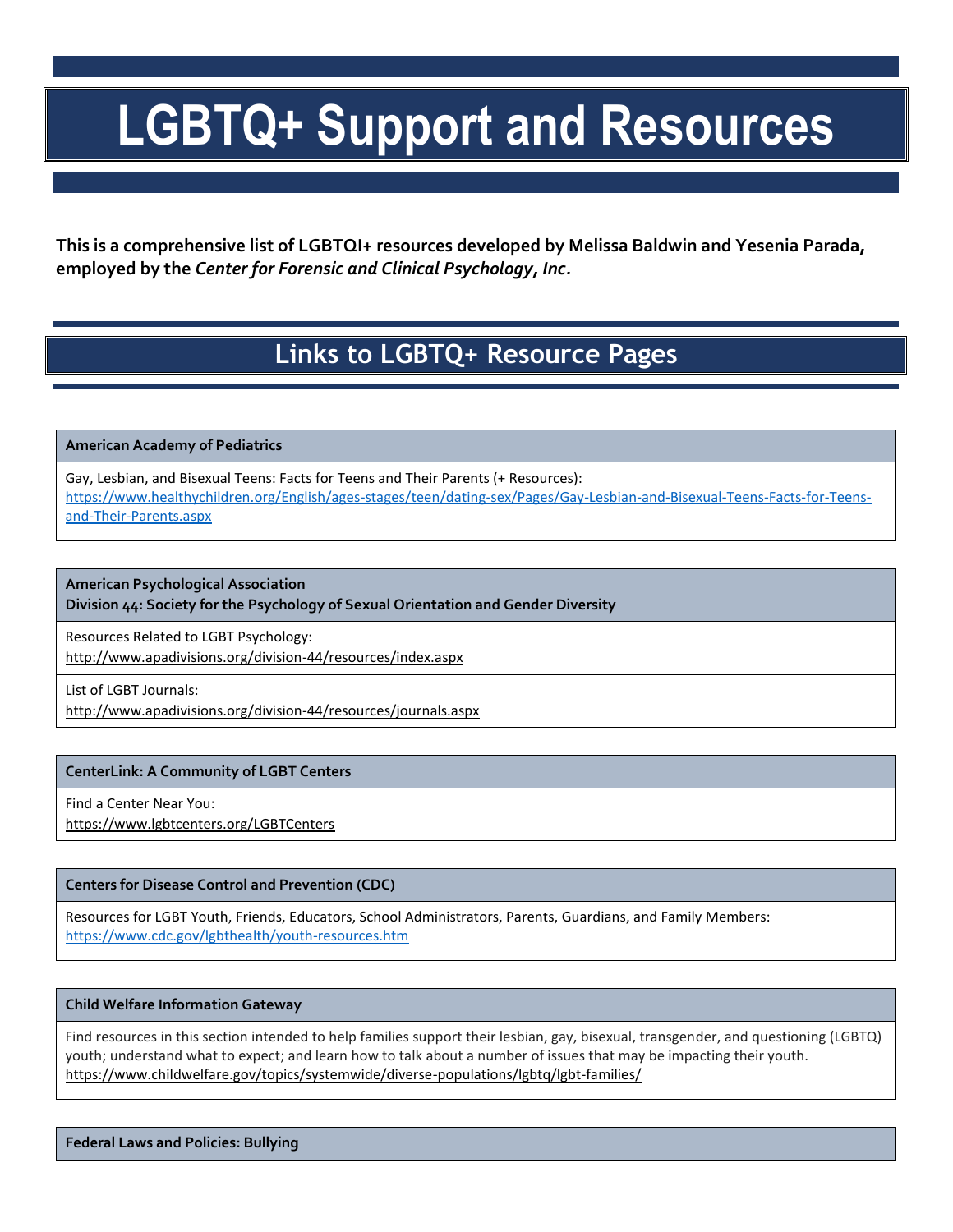<https://www.stopbullying.gov/laws/federal/index.html>

### **GLAAD**

GLAAD works through entertainment, news, and digital media to share stories from the LGBTQ community that accelerate acceptance.

### **Link for LGBTQ Resources:** <https://www.glaad.org/resourcelist>

# **Lambda Legal: Making the case for equality**

Resources for LGBTQ Youth by State:

[https://www.lambdalegal.org/sites/default/files/publications/downloads/fs\\_resources-for-lgbtq-youth-by-state\\_1.pdf](https://www.lambdalegal.org/sites/default/files/publications/downloads/fs_resources-for-lgbtq-youth-by-state_1.pdf)

### **LGBT BAR NY**

Offers several pro bono legal clinics devoted to serving the LGBTQ community. The clinics are staffed by volunteer attorneys who are available to provide general guidance and legal referrals, but not legal representation. Each visitor can expect to have a 15-20 minute consultation. For more information about each clinic, please click on the link below. https://lgbtbarny.org/legal-clinics/

### **LGBT National Help Center**

### **LGBT National Youth Talkline**

Serving youth through age 25. Peer counseling, information and local resources. **1-800-246-PRIDE (7743)**

### **LGBT National Hotline**

Serving callers of all ages (youth & adult). Peer counseling information and local resources.

**1-888-843-4564**

# **LGBT National Senior Hotline**

Serving senior callers. Peer-support, information and local resources. **1-888-234-7243**

# **LGBT National Online Peer-Support CHAT**

<https://www.glbthotline.org/peer-chat.html>

### **Resources:**

[https://www.glbtnearme.org](https://www.glbtnearme.org/)

# **LGBT Rights TOOLKIT**

Protecting your rights in the south, a project of the Campaign for Southern Equality https://lgbtrightstoolkit.org/legal-resources/

### **New York City's Comptroller Scott Stringer: 2017 LGBTQ Guide**

This resource guide provides information regarding health benefits, HIV/AIDS, general health and wellness, out-of-state resources, public benefits, religious/spiritual resources, social services, youth and young adults, housing assistance, anti-violence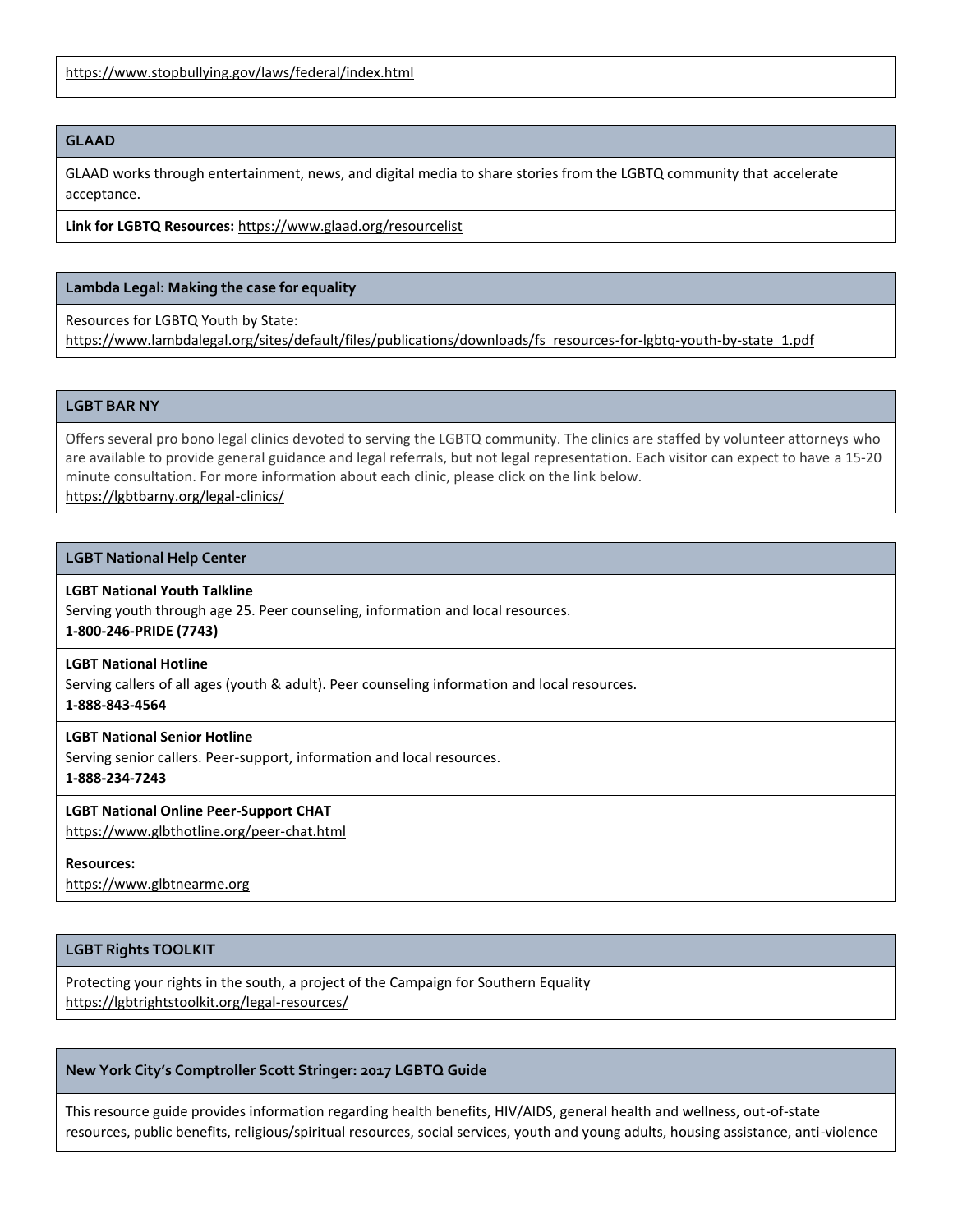resources, job training, community groups, cultural resources, as well as information about ethnic affinity and gender identity groups.

*"I am pleased to present the 2017 edition of the Lesbian, Gay, Bisexual, Transgender, and Queer Guide to Services and Resources – the most comprehensive directory of LGBTQ organizations and programs in New York City. For members of the LGBTQ community, connecting to services geared towards their needs can be a challenge. Our Guide is intended to help individuals better understand the resources available, with information on hundreds of community and health care facilities, counseling and support groups, a guide to public benefits and much more." – Scott M. Stringer*

[http://comptroller.nyc.gov/wp-content/uploads/documents/LGBTQ\\_Guide\\_2017.pdf](http://comptroller.nyc.gov/wp-content/uploads/documents/LGBTQ_Guide_2017.pdf)

### **NYLAG- New York Legal Assistance Group**

NYLAG's LGBTQ Law Project, founded in 2008, exists to protect and expand the rights of the Lesbian, Gay, Bisexual, Transgender and Queer (LGBTQ) community and to provide services that meet the unique legal needs of low-income LGBTQ New Yorkers. <https://www.nylag.org/units/lgbt-law>

### **Planned Parenthood**

Info and Resources for LGBTQ Teens and Allies https://www.plannedparenthood.org/learn/teens/lgbtq/info-and-resources-lgbtq-teens-and-allies

### **The Trevor Project**

Founded in 1998 by the creators of the Academy Award®-winning short film TREVOR, The Trevor Project is the leading national organization providing crisis intervention and suicide prevention services to lesbian, gay, bisexual, transgender, queer & questioning (LGBTQ) young people under 25.

<https://www.thetrevorproject.org/get-help-now/#sm.0000mxkaltbbffrrzh725tj1u0efm>

### **State Laws and Policies: Bullying**

<https://www.stopbullying.gov/laws/index.html>

# **Latino LGBTQ+ in New York City**

# **FIERCE NYC**

FIERCE is a membership-based organization *building the leadership and power of lesbian, gay, bisexual, transgender, and queer (LGBTQ) youth of color* in New York City. We develop politically conscious leaders who are invested in improving ourselves and our communities through youth-led campaigns, leadership development programs, and cultural expression through arts and media. FIERCE is dedicated to cultivating the next generation of social justice movement leaders who are dedicated to ending all forms of oppression.

We build the leadership, political consciousness, and organizing skills of LGBTQ youth. In New York City, we organize local grassroots campaigns to fight police harassment and violence and increased access to safe public space for LGBTQ youth.

[http://www.fiercenyc.org](http://www.fiercenyc.org/)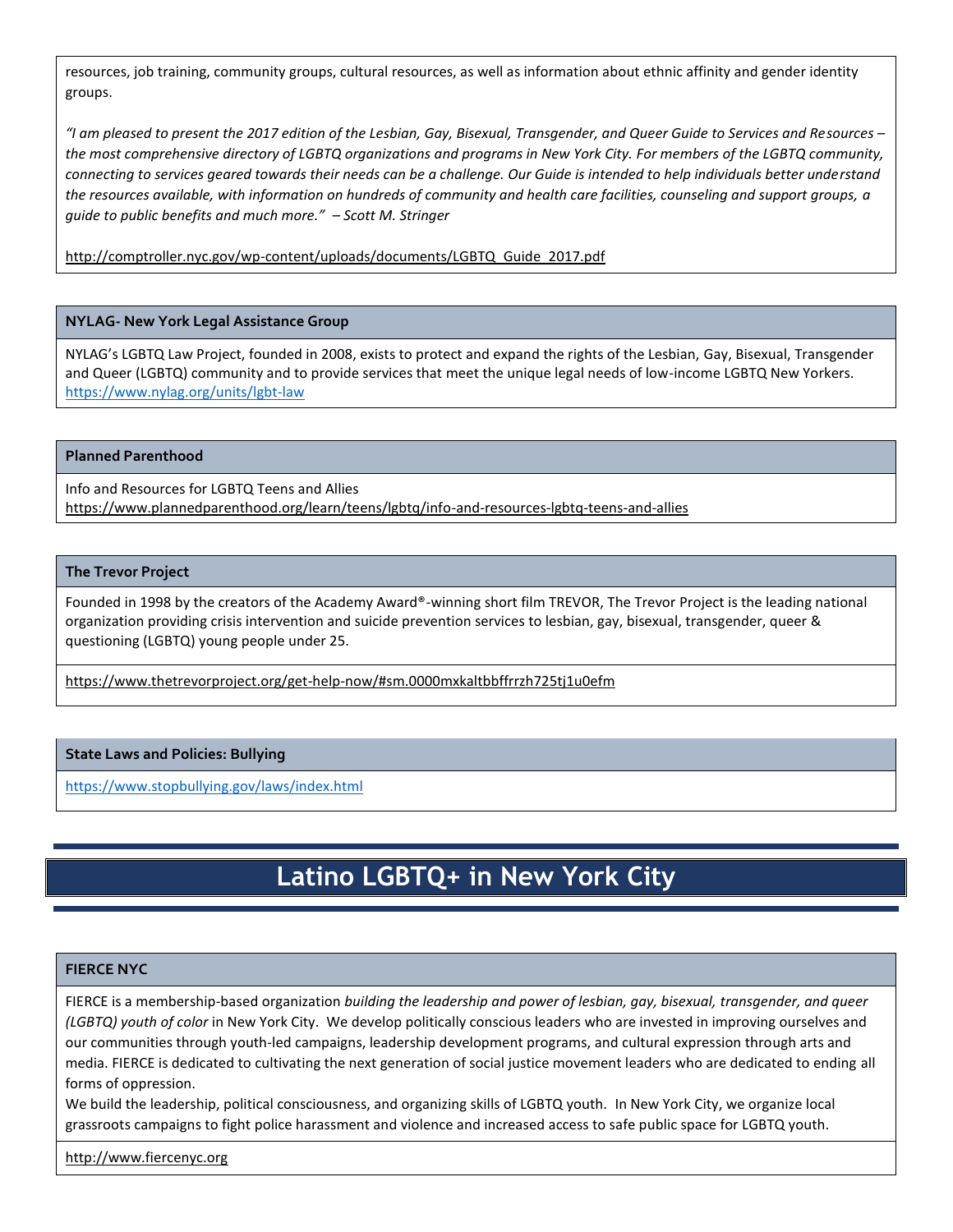### **Good Shepherd Services' Safe Homes Project**

For 40 years, Good Shepherd Services' Safe Homes Project has been working to confront and eliminate domestic and partner violence in New York City. We provide a full array of services, which include a hotline, counseling, safety-planning, as well as a 20 bed shelter for survivors and their children. In addition, we offer a wide-range of consultation, training, and educational services to community and professional groups and work to improve laws and policies affecting survivors. We also provide targeted services for special populations, including Spanish-speakers, youth, and LGBTQ survivors of partner violence. All services are free and offered in both English and Spanish.

<https://goodshepherds.org/program/safe-homes/>

### **Honor Pac**

Since, 2005 Honor Pac has become an authority on latinx LGBTQ political action. Honor Pac is a non-partisan, mission driven political action committee. Our board of directors is comprised of passionate professionals committed to giving the latinx lgbtq movement a voice in government. Through leadership, courage and progressive political action, our board is helping facilitate the dialogue on LGBTQ and latinx issues throughout California and beyond.

# Current issues: <http://www.honorpac.org/issues>

## **SAGE**

For 40 years, SAGE has worked tirelessly on behalf of LGBT older people. Building off the momentum of the Stonewall uprising and the emerging LGBT civil rights movement, a group of activists came together to ensure that LGBT older people could age with respect and dignity. SAGE formed a network of support for LGBT elders that's still going and growing today. SAGE is more than just an organization. It's a movement of loving, caring activists dedicated to providing advocacy, services, and support to older members of the LGBT community. LGBT elders fought— and still fight—for our rights. And we will never stop fighting for theirs.

Togetherness, friendship, community, and pride characterize SAGE's five New York City innovative senior centers. Each location the Bronx, Brooklyn, Harlem, Midtown, and Staten Island—shows off a distinct style, and each presents a unique way to experience all SAGE has to offer, including: free or low-cost meals; daily cultural and social events; support groups; health, financial, and social services; friendly home visiting assistance for military veterans through SAGEVets; SAGEPositive program for elders living with HIV/AIDS; computer and internet access at CyberCenters.

### <https://www.sageusa.org/what-we-do/sage-nyc-services-centers/>

### **The Audre Lorde Project**

The Audre Lorde Project is a Lesbian, Gay, Bisexual, Two Spirit, Trans and Gender Non Conforming People of Color center for community organizing, focusing on the New York City area. Through mobilization, education and capacity-building, we work for community wellness and progressive social and economic justice. Committed to struggling across differences, we seek to responsibly reflect, represent and serve our various communities.

#### Link to Resources:

<https://alp.org/resources/nyc>

**The Lesbian, Gay, Bisexual & Transgender Community Center**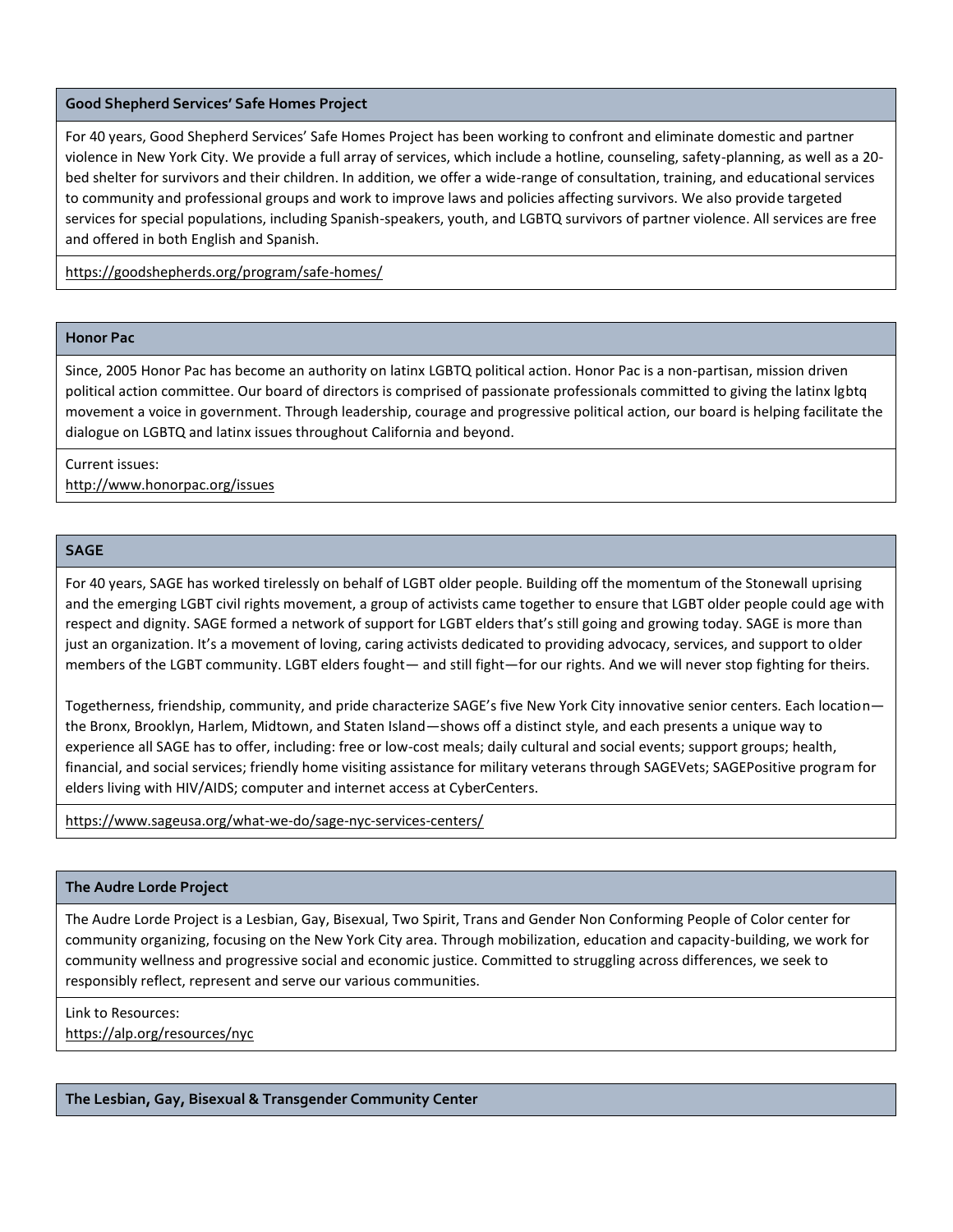The LGBT Center, or "The Center" provides over 27 different programs including free and low cost counseling, support groups, youth programming, family support and cultural, recreational and political events. Over 300 groups meet at The Center each month.

[www.gaycenter.org](http://www.gaycenter.org/)

# **LGBTQ+ Immigration Resources**

# **Administrative Relief Resource Center: Find Legal Help**

<https://www.adminrelief.org/legalhelp/>

### **AMSSA (Affiliation of Multicultural Societies and Service Agencies of BC)**

Resources to Support LGBTQ Newcomers:

<https://www.amssa.org/resources/quicklinks-resources/resources-to-support-lgbtq-newcomers/>

### **Gaylesta: The Psychotherapist Association for Gender & Sexual Diversity**

We work to promote awareness of the special skills our members have to offer the LGBTQ communities and the general public. We do this through an online referral service through which our members can market their practices, as well as through community outreach; advertising; and public speaking.

Resources, find a therapist, hotline information: <https://gaylesta.org/community-resources>

# **Immigration Equality: LGBTQ New Americans Project**

In partnership with the Brooklyn Community Pride Center, Immigration Equality is proud to bring you the award-winning **LGBTQ New Americans Project**, featuring audio and video oral histories of lesbian, gay, bisexual, transgender, and queer immigrants living in Brooklyn and throughout New York City.

Through extended conversation, the project records the unique experiences of LGBTQ immigrants in their own words. Topics and themes include experiences in their country of origin, family life, career, love, sexuality, gender identity, race, the immigration experience, and much more

<https://www.immigrationequality.org/lgbtq-new-americans-project/#.W4VNeS2ZPBI>

### **Working with LGBTQ/H Asylum Seekers:**

[https://www.immigrationequality.org/get-legal-help/our-legal-resources/immigration-equality-asylum-manual/working-with](https://www.immigrationequality.org/get-legal-help/our-legal-resources/immigration-equality-asylum-manual/working-with-lgbth-asylum-seekers/#.W4VN1S2ZPBJ)[lgbth-asylum-seekers/#.W4VN1S2ZPBJ](https://www.immigrationequality.org/get-legal-help/our-legal-resources/immigration-equality-asylum-manual/working-with-lgbth-asylum-seekers/#.W4VN1S2ZPBJ)

### **Immigrant Legal Resource Center (ILRC).**

The Immigrant Legal Resource Center (ILRC) provides training and resources to ensure that legal services address these complex issues and are provided in a culturally competent manner. Our manual, *LGBTQ Immigration: Ensuring Equality for All,* provides practice tips and legal guidance for service providers of all levels of experience. The ILRC is committed to advancing local and federal policies that are responsive to the experiences of all members of the immigrant community, including LGBT individuals.

<https://www.ilrc.org/lgbt-immigrant-rights>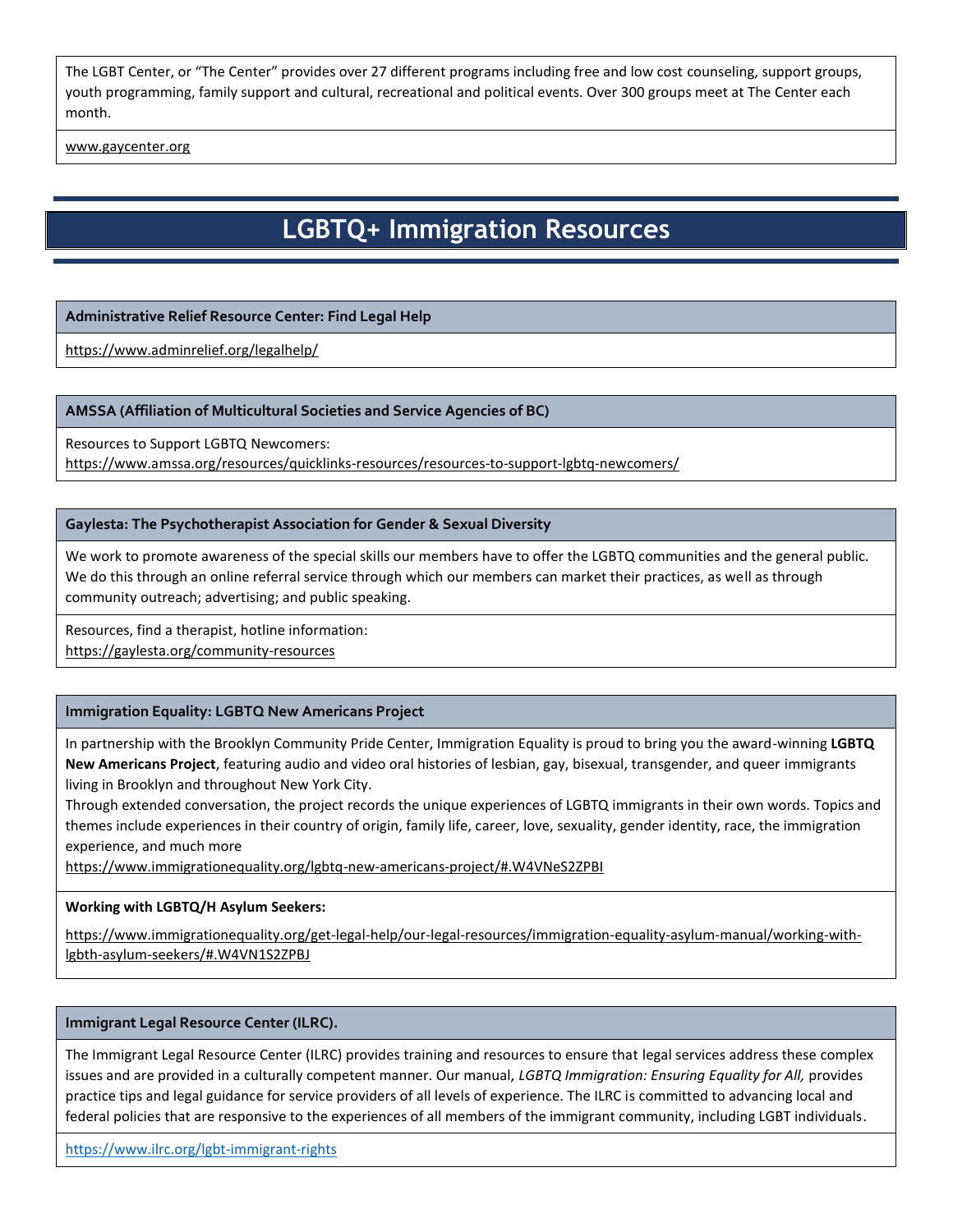**Lambda Legal**

Resources and Support for Transgender Immigrants:

<https://www.lambdalegal.org/know-your-rights/article/trans-immigrants-resources>

### **LGBT Center OC**

Immigration Resources:

<https://www.lgbtcenteroc.org/services/immigrationresources/>

### **Mariposas Sin Fronteras**

Supporting LGBTQ People in Immigration Detention: [https://mariposassinfronteras.org](https://mariposassinfronteras.org/)

### **National Center for Lesbian Rights**

The National Center for Lesbian Rights was born. Today, that pioneering spirit and unwavering commitment to advance LGBT equality continues. NCLR's programs focus on employment, immigration, youth, elder law, transgender law, sports, marriage, relationship protections, reproductive rights, and family law create safer homes, safer jobs, and a more just world.

Court cases, policies and legislation, and press releases: <http://www.nclrights.org/our-work/asylum-immigration/>

### **National Immigrant Justice Center: A Heartland Alliance Program**

Legal Services for LGBTQ Immigrants: <http://www.immigrantjustice.org/services/lgbtq-immigrants>

208 S. LaSalle St., Suite 1300, Chicago, IL 60604 Call (773) 672-6551 on Wednesdays and Fridays between 10:00 a.m. – 12:00 p.m. or Email: [lgbtimmigrants@heartlandalliance.org.](mailto:lgbtimmigrants@heartlandalliance.org)

### **National Immigration Law Center: KNOW YOUR RIGHTS**

Everyone has basic rights, no matter who is president: <https://www.nilc.org/wp-content/uploads/2016/11/Rights-No-Matter-Who-Is-Pres-2016-11-10.pdf>

### **Pacific Center for Human Rights**

Pacific Center for Human Growth fosters and enhances the well-being and self-respect of Lesbian, Gay, Bisexual, Transgender, and Queer youth, seniors, and adults through the delivery of LGBTQ competent mental health and wellness services, and through the cultivation of a strong community of LGBTQ-proficient mental health care professionals.

Resources: <http://pacificcenter.org/resources>

**Physicians for Human Rights**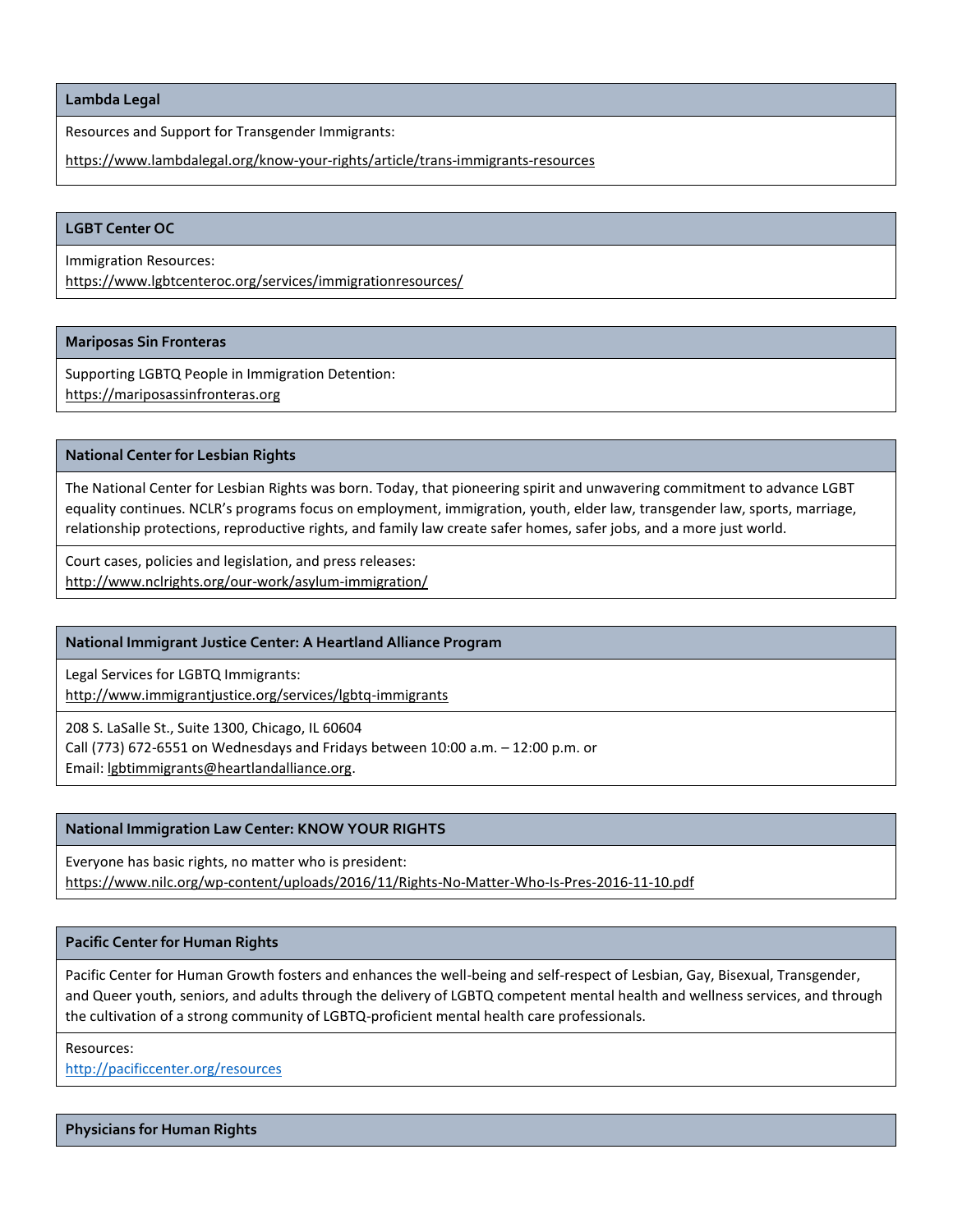### **The Center for Transformative Action: The Queer Detainee Empowerment Project**

The Center for Transformative Action (CTA) supports change makers in creating communities that are ecologically sound, socially just and work for everyone. Their bold actions inspire and animate the heart toward common good. CTA is an independent 501(c)3 organization affiliated with Cornell University since 1971.

**Migrant Prison Project:** We provide phone assistance, pen-pal support, and connection to legal services to 33 folks nationally between Orange County Correctional in New York, Essex County Correctional in New Jersey, Hudson County Correctional in New Jersey, LaSalle Correctional Center in Louisiana, Eloy Detention Center in Arizona, Florence Service Processing Center in Arizona, Florence Correctional in Arizona, Pinal County Adult Detention Center in Arizona, Santa Ana City Jail in California, the *notorious* Adelanto Detention Facility in California and more, *in addition* to the 15+ folks we serve in Elizabeth Detention Center.

<http://www.qdep.org/migrant-prisoner-project/>

### **Transgender Law Center**

Immigration Resources: <https://transgenderlawcenter.org/resources/immigration>

### **United We Dream**

LGBTQ Justice: UWD's LGBTQ Justice Program seeks to organize and empower Undocumented Lesbian, Gay, Bisexual, Transgender and Queer immigrants and allies to address social and systemic barriers that affect themselves and the broader LGBTQ & immigrant community.

<https://unitedwedream.org/our-work/lgbtq-justice/>

# **Publications on LGBTQ+ Issues**

### **Dignity Denied: LGBT Immigrants in U.S. Immigration Detention**

*Center for American Progress: Sharita Gruberg (November, 2013)*

<https://cdn.americanprogress.org/wp-content/uploads/2013/11/ImmigrationEnforcement.pdf>

# **GOING PUBLIC: IS PUBLIC ADVOCACY RIGHT FOR YOU AND YOUR FAMILY? A Guide for Parents of Transgender and Gender-Expansive Youth**

*Glaad Media Institute, Human Rights Campaign Foundation, National Center for Transgender Equality, PFLAG* 

[https://static1.squarespace.com/static/579fdcaa197aea965cbf3be8/t/5ab57e520e2e72bd836e403f/1521843848278/A+Guide+f](https://static1.squarespace.com/static/579fdcaa197aea965cbf3be8/t/5ab57e520e2e72bd836e403f/1521843848278/A+Guide+for+Parents+of+Transgender+and+Gender-Expansive+Youth+1-10-18.pdf) [or+Parents+of+Transgender+and+Gender-Expansive+Youth+1-10-18.pdf](https://static1.squarespace.com/static/579fdcaa197aea965cbf3be8/t/5ab57e520e2e72bd836e403f/1521843848278/A+Guide+for+Parents+of+Transgender+and+Gender-Expansive+Youth+1-10-18.pdf)

**Our Moment for Reform: Immigration and Transgender People** *National Center for Transgender Equality (2013)*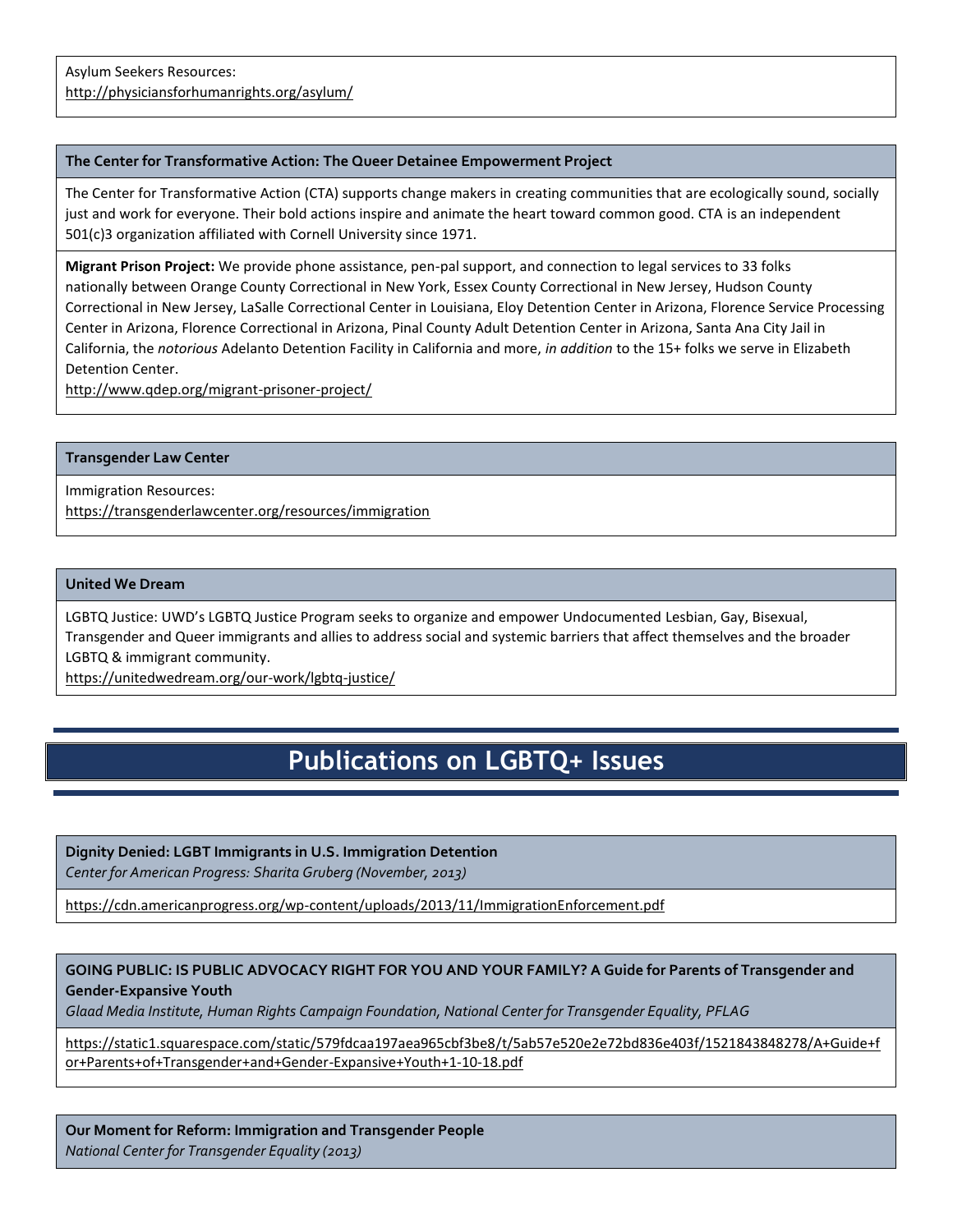[https://transequality.org/sites/default/files/docs/resources/OurMoment\\_CIR\\_en.pdf](https://transequality.org/sites/default/files/docs/resources/OurMoment_CIR_en.pdf)

**Papers from the White House Conference on Bullying**

[https://www.stopbullying.gov/sites/default/files/2017-09/white\\_house\\_conference\\_materials.pdf](https://www.stopbullying.gov/sites/default/files/2017-09/white_house_conference_materials.pdf)

# **Articles & News on LGBTQ+ Immigration**

**A Different Closet: Undocumented LGBT Immigrants: Harsh Realities Special Challenges**

<http://www.nqapia.org/wpp/a-different-closet/>

**Asylum Seekers Are Being Sexually Assaulted in U.S. Detention** 

<https://theoutline.com/post/2893/immigrants-are-being-abused-by-ice-in-us-detention-centers?zd=1&zi=cjez27x6>

**Fears for LGBT Immigrants Go Beyond Deportation**

<https://www.clevescene.com/scene-and-heard/archives/2018/06/05/fears-for-lgbt-immigrants-go-beyond-deportation>

**For LGBT Undocumented Immigrants, Detention Means More Fear and Humiliation**

[https://broadly.vice.com/en\\_us/article/qvdkx3/for-lgbt-undocumented-immigrants-detention-means-more-fear-and-humiliation](https://broadly.vice.com/en_us/article/qvdkx3/for-lgbt-undocumented-immigrants-detention-means-more-fear-and-humiliation)

**ICE's Rejection of Its Own Rules Is Placing LGBT Immigrants at Severe Risk of Sexual Abuse**

[https://www.americanprogress.org/issues/lgbt/news/2018/05/30/451294/ices-rejection-rules-placing-lgbt-immigrants-severe](https://www.americanprogress.org/issues/lgbt/news/2018/05/30/451294/ices-rejection-rules-placing-lgbt-immigrants-severe-risk-sexual-abuse/)[risk-sexual-abuse/](https://www.americanprogress.org/issues/lgbt/news/2018/05/30/451294/ices-rejection-rules-placing-lgbt-immigrants-severe-risk-sexual-abuse/)

**LGBT Undocumented Immigrants Face an Increased Risk of Hate Violence**

[https://www.americanprogress.org/issues/immigration/news/2014/06/10/91233/lgbt-undocumented-immigrants-face-an](https://www.americanprogress.org/issues/immigration/news/2014/06/10/91233/lgbt-undocumented-immigrants-face-an-increased-risk-of-hate-violence/)[increased-risk-of-hate-violence/](https://www.americanprogress.org/issues/immigration/news/2014/06/10/91233/lgbt-undocumented-immigrants-face-an-increased-risk-of-hate-violence/)

**Living in Dual Shadows: LGBT Undocumented Immigrants** *Crosby Burns, Ann Garcia, and Philip E. Wolgin (March, 2013)*

<https://www.americanprogress.org/wp-content/uploads/2013/03/LGBTUndocumentedReport-5.pdf>

# **NBC News- LGBTQ migrants 97 times more likely to be sexually assaulted in detention, report says**

<https://www.nbcnews.com/feature/nbc-out/lgbtq-migrants-97-times-more-likely-be-sexually-assaulted-detention-n880101>